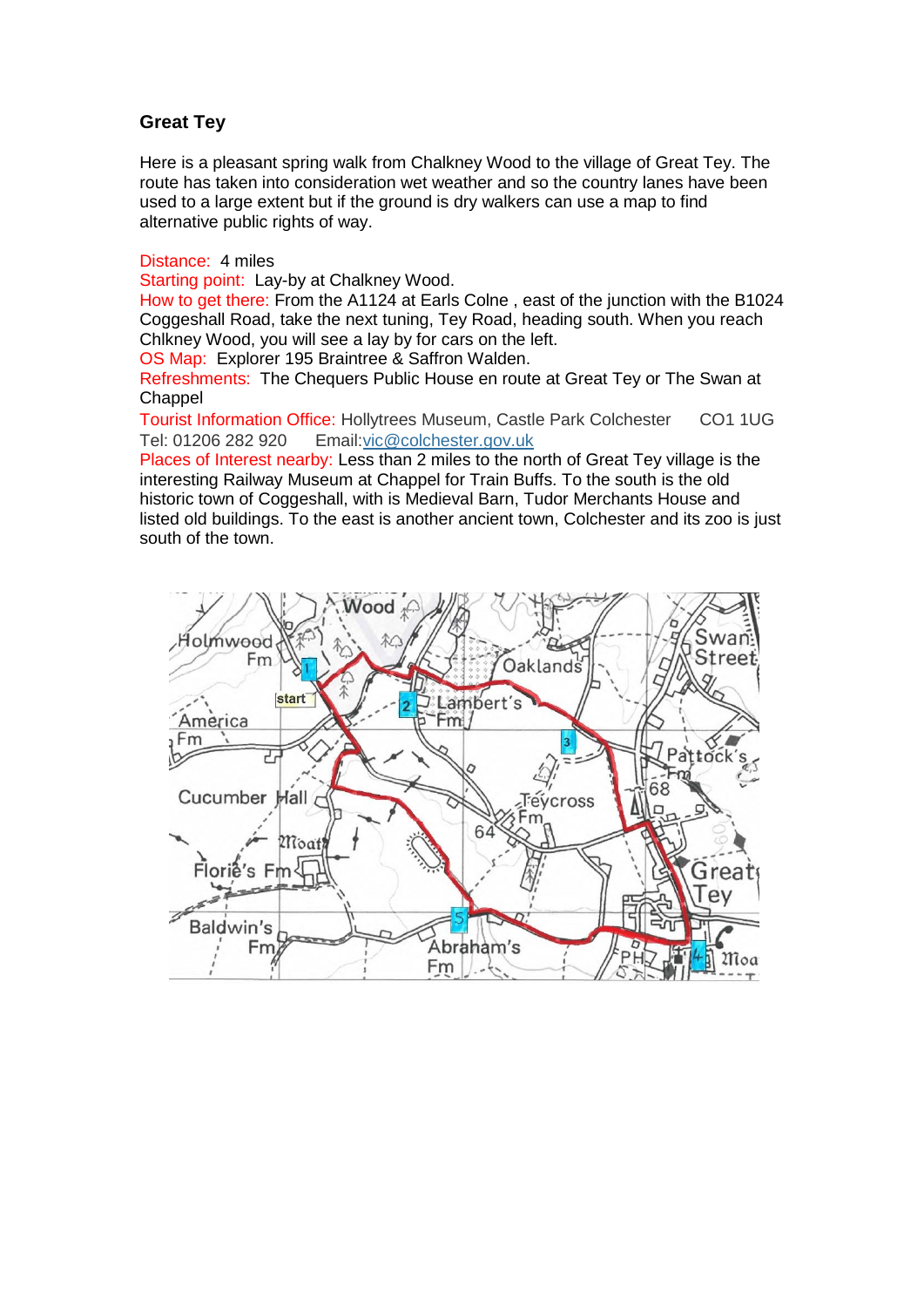## **The Walk**



between the blackcurrant bushes. There are distant views to the left. At the end of the field, turn left. The path bends right and continues through a gap in the hedge. Bear right and follow along the side of the field with a hedge to the right. Continue straight on through another gap into the next field. At the end, it crosses a ditch and continues between the crop fields to a lane.

**3.** Turn right along the lane. After about 100 meters, take the footpath on the right going diagonally across a large field. On the other side, follow the grass **1.** From the layby, head down the road with the wood on you left but turn immediately left through the wooden kissing gate into Chalkney Wood, passing the information board with a map of the wood. Continue straight ahead.

The path meanders for some distance through the trees, eventually to a T junction to join a public right of way. Turn right and proceed straight across at a path junction and you then emerge by a little stile into an open field. Turn left along the field edge onto a wide grass path. Bear left following the footpath way marker, soon after reaching the lane.

**2.** Turn left, then almost immediately right onto the next footpath, through a field gate. The path bends sharp left and then sharp right onto a wide path



path on the edge of a field with a hedge on the left. This takes you to a lane. Turn left along the lane to the T junction, where you turn right and use the pavement on the far side taking you to the village of Great Tey. Continue to the church and turn right along 'The Street'.